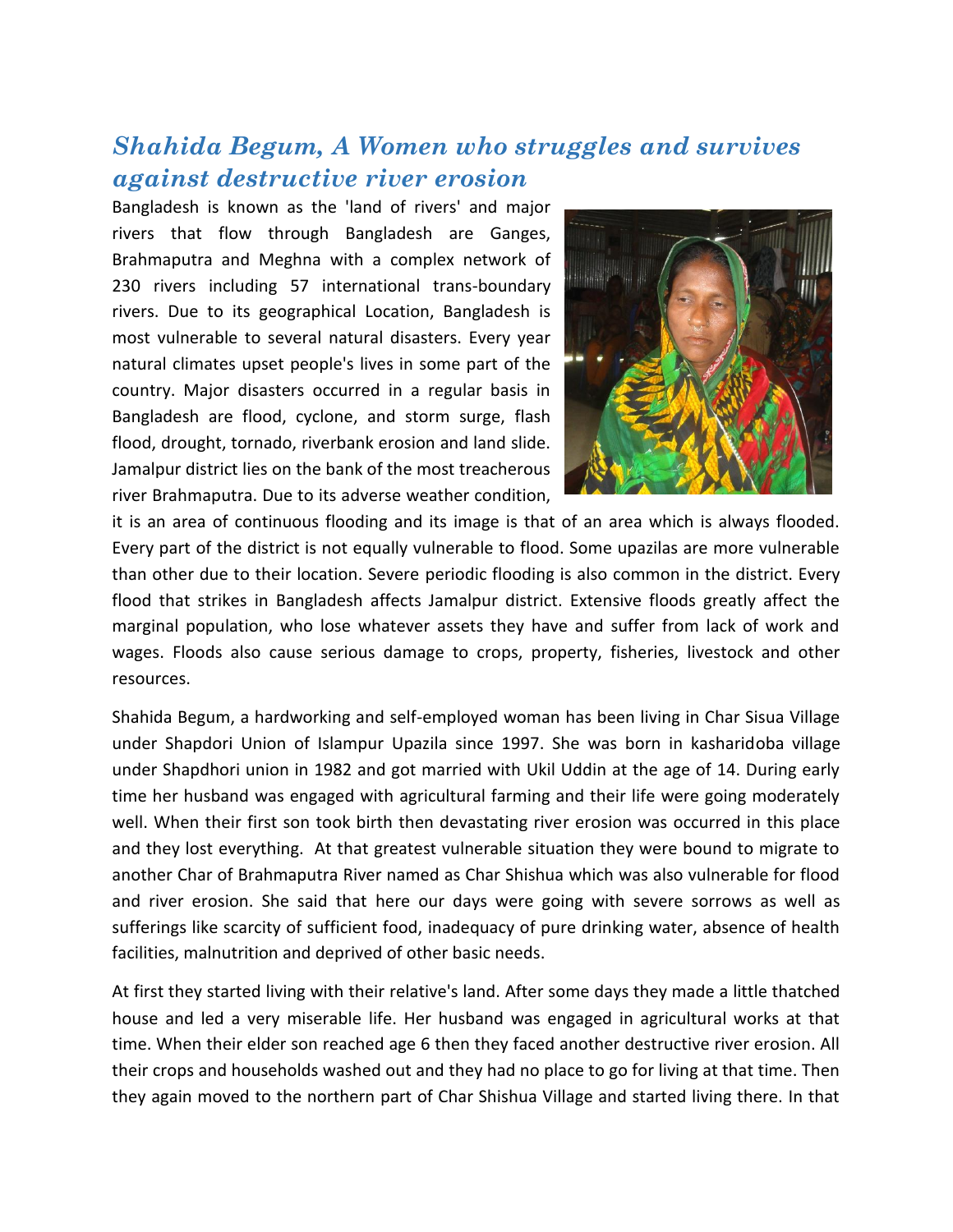time her family grew larger day by day.For surviving their lives, her husband started tenant agriculture and she also worked in other's house to contribute for their family income. In that time they had to starve or nothing to eat for one or two time in a day and sometimes they couldn't manage their daily foods as a result children were suffered with malnutrition and many other diseases. Unfortunately they don't get any sorts of support from government, NGOs or other institutions/organizations during disaster and post disaster period. After 4 years, they faced another devastating flood and river erosion and resulting loss of their place of residence, crops and other resources. At that time they starved for days, weeks and months.

Then they moved to the Southern part of Char Sishua and they have been living for more than 8 years. At first they have no land and they built a little thatched house on other people's land. Now her family size is 9 and her husband is physically handicapped as he is paralyzed and can't move easily from one place to another. He runs a small shop in shishua bazaar and earns a little amount. They have three daughters and four sons and five of them go to school. They are not capable for paying their children's education. Her elder son is a meritorious student who studies honors in Dhaka and also live with great difficulties and sufferings. He manages his educational and other expenses by doing tuition. Sometimes we have to send him money for his educational expenses. He never got any scholarship from the government or other institution in spite of being very poor. If he would get any support from government or other organization then it would help him to get higher education. My second son is also meritorious and study in a college and third son studied in class 9.

Shahida Begum along with his two sons engaged in agriculture and they produce two times of crops in a year. One in Jaistha (Bengali month) and another one is in Chaitra (Bengali month). They have 2 acres land for cultivation and they produce Maize, Pepper, Pulse, wheat, paddy, nuts, onions and vegetables like brinjad. She said that most of the famers now cultivate Maize in the replacement of Paddy. Because it needs minimum labor and provides much profit. She generally used Ground water (Shallow pumping of 90 feet) for irrigating their crops. She said that 3 to 4 times irrigation is needed for both Maize and Pepper cultivation. In case of Paddy cultivation, irrigation water is also essential but now a day people are more focused on cultivating Maize, Pepper and Mustard crops. She also added that 1 liter diesel oil is needed for 1 hour irrigation (approximately 65 taka per liter). Due to excessive price of diesel oil, she had to face an acute problem for maintaining continuous irrigation. She mentioned that char areas soil absorb much water that why they have to irrigate their crop land continuously. She added that female are also extensively engaged in agricultural works. Generally women cultivates pepper and nuts and they are also worked as an agri-labor. Women also participate in paddy harvesting, livestock rearing and hiring in the field.

Shahida Begum said that flood, river erosion and sand storm is very common in Shapdhori Union of Islampur upazila under Jamalpur District. Among these flood is the most frequent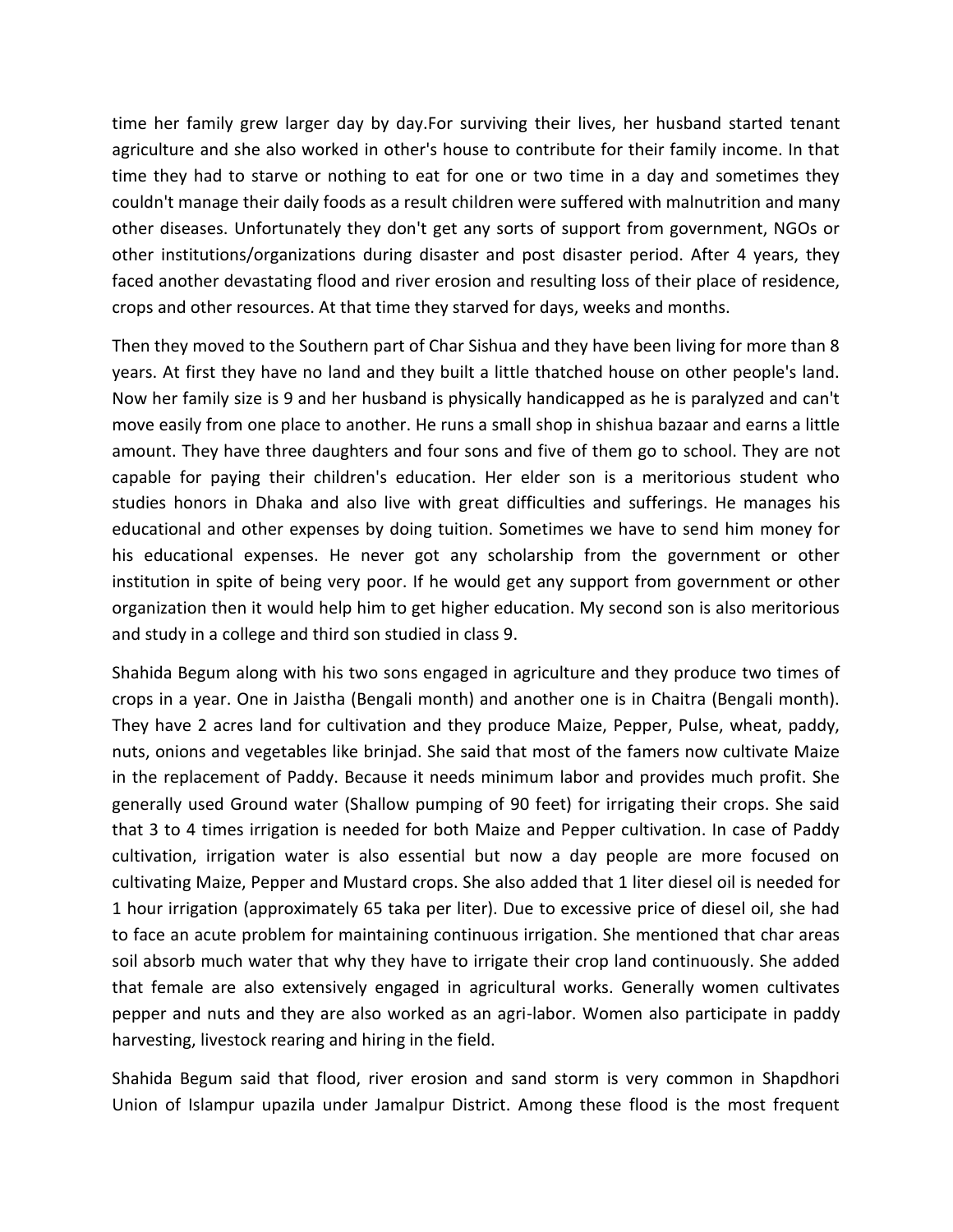phenomenon which is caused almost every year. Almost every year flood inundate the lands, wash out their crops and destroy their homes and assets. Flood in this area occurs in Ashar, Sration and Vadra (Bengali Month) and stay about 3 months at their homestead land and six months at the low land. In the last year in 2016 there was a severe flood which was about to7 feet higher from the normal water level. It creates huge problems on their livelihoods. As they don't have any cyclone shelter, so during disaster they fall in severe trouble. They cannot move as their needs.Sahida Begum also engaged in several social development work and she is an active member of village level child marriage protection committee.According to her speech women also participant in several community welfare decision making activities.

Poor people of this area mainly live in the bank of the river. People those who are rich, they buy land in the Islampur upazila and live there. They hardly come here for taking after their land, Poor are obliged to live here because they have no ability to buy land in the other area. That is why, poor people live in the char and migrate from one char to another char. People generally use river water for bathing and washing their cattle's. People who are living beside the bank of the river they use river water for irrigation purposes. Generally people use tube-well water for drinking purposes but during flood, they mix Fitkiri with the river water for purification and then use for drinking.

People of this area have limited knowledge on water policies and treaty for trans-boundary Brahmaputra river water management issues. Unfortunately they have no clear perception on this issues. People of this area don't get any sorts of benefits or facilities through these government water laws, policies and water treaty. They always struggle for their basic rights and most important one is that for their existence. They urging from all the related government authorities and NGOs for a sustainable solution for their miserable livelihood. Women in this area have the rights for taking decisions at household's level.

The impact of river is indescribable. It causes river erosion and flash flood at a regular interval. During the flood, crops are destroyed extensively. Again, it is very difficult to drink pure water in the period of flood. Women and girls face acute problem because of social safety and lack of sanitation facilities. People loss their settlements and crops. It is remarkable matter that there is no cyclone center and medical center in this area. People are deprived from the education facilities because during the flood, school, college and madras are gone under water. Communication system of this village is very poor. Boat is the only communication system which is not available all the time. She mentioned that boat is available 2 times in a day and it is 8 any-1 pm and 12pm-3pm. If anyone misses this time, he/she can't reach the destination. That is why, pregnant women and old women often faces acute danger. Especially in disaster period they face acute crisis of health and communication facilities.